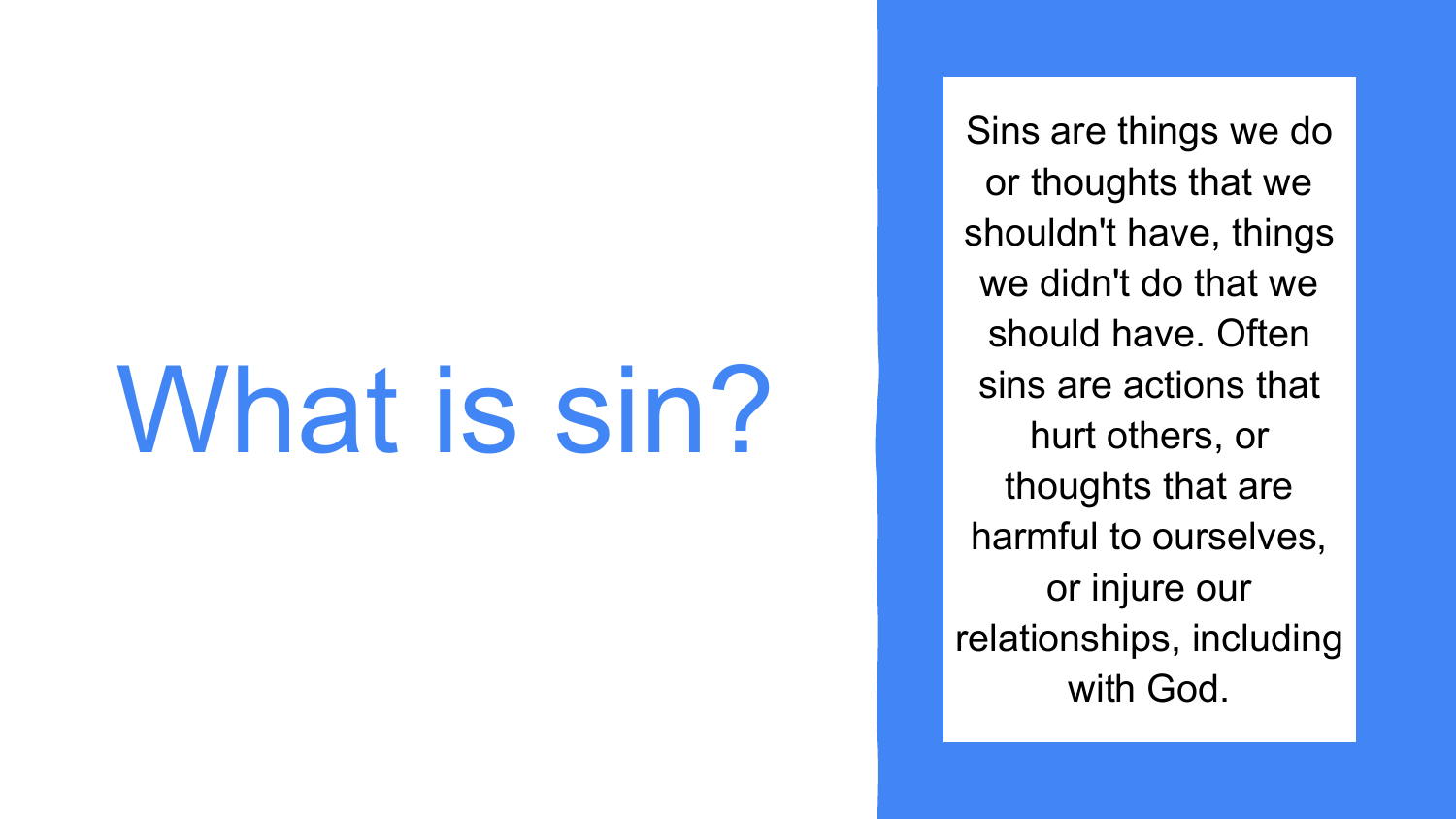## A reading from the Book of Exodus 20:1-17

In those days, God delivered all these commandments:

 "I, the Lord, am your God, who brought you out of the land of Egypt, that place of slavery. You shall not have other gods besides me."

"You shall not take the name of the Lord, your God, in vain. For the Lord will not leave unpunished the one who takes his name in vain."

"Remember to keep holy the sabbath day."

"Honor your father and your mother, that you may have a long life in the land which the Lord, your God is giving you. You shall not kill. You shall not commit adultery. You shall not steal. You shall not bear false witness against your neighbor. You shall not covet your neighbor's house. You shall not covet your neighbor's wife, nor his male or female slave, nor his ox or ass, or anything else that belongs to him."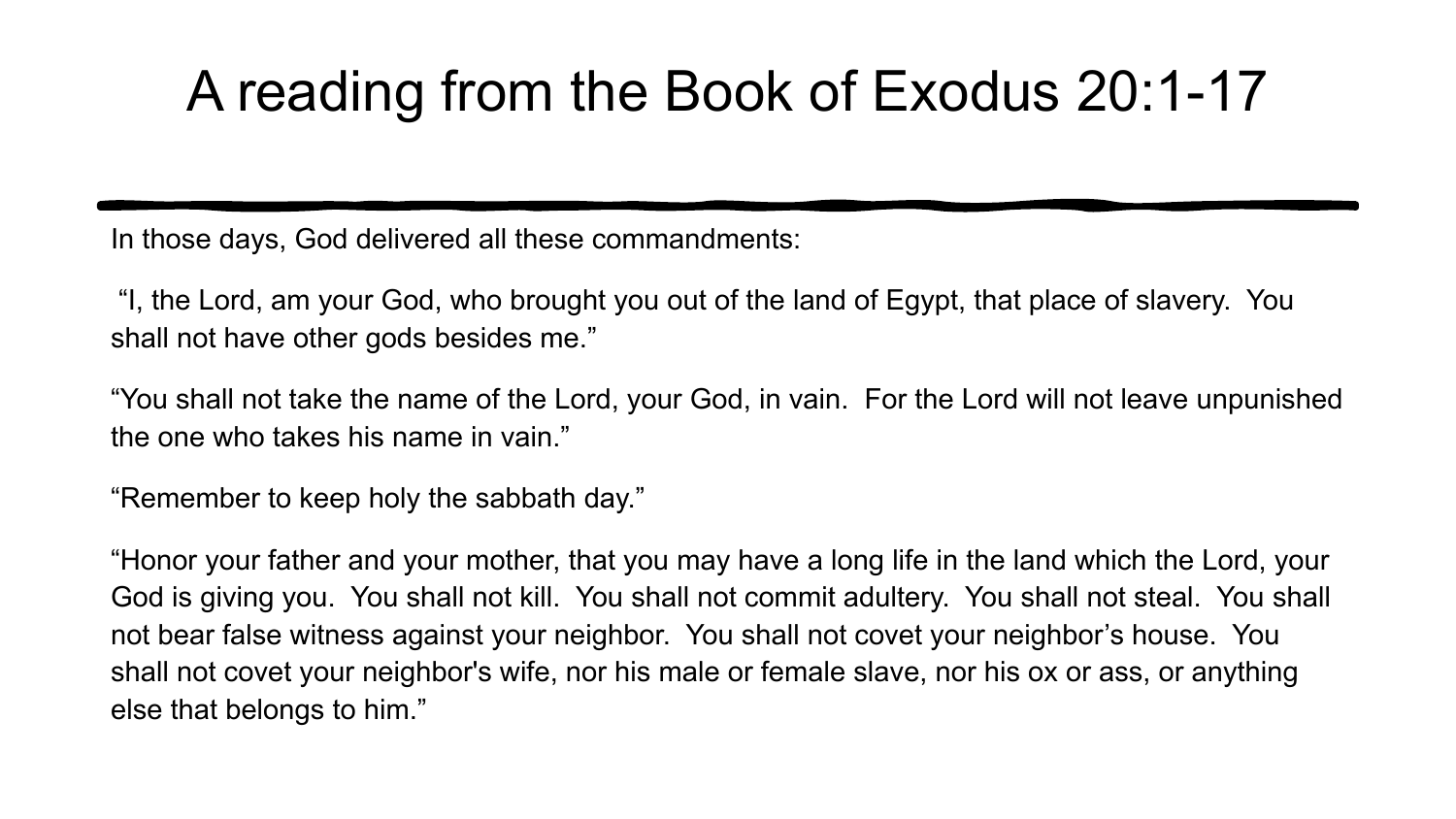## The Ten Commandments

- 1. Love God more than anything else.
- 2. Always say God's name with love and respect.
- 3. Honor the Lord by resting and going to Mass on Sunday.
- 4. Love and Respect your parents, grandparents and all the adults in your life.
- 5. Never hurt anyone through your actions or words
- 6. Always be faithful and respectful to yourself, your family and your friends.
- 7. Don't take anything that is not yours.
- 8. Always tell the truth.
- 9. Be happy with the relationships you have. Don't be jealous of other people.
- 10. Be happy with the stuff you have. Don't wish for other people's things.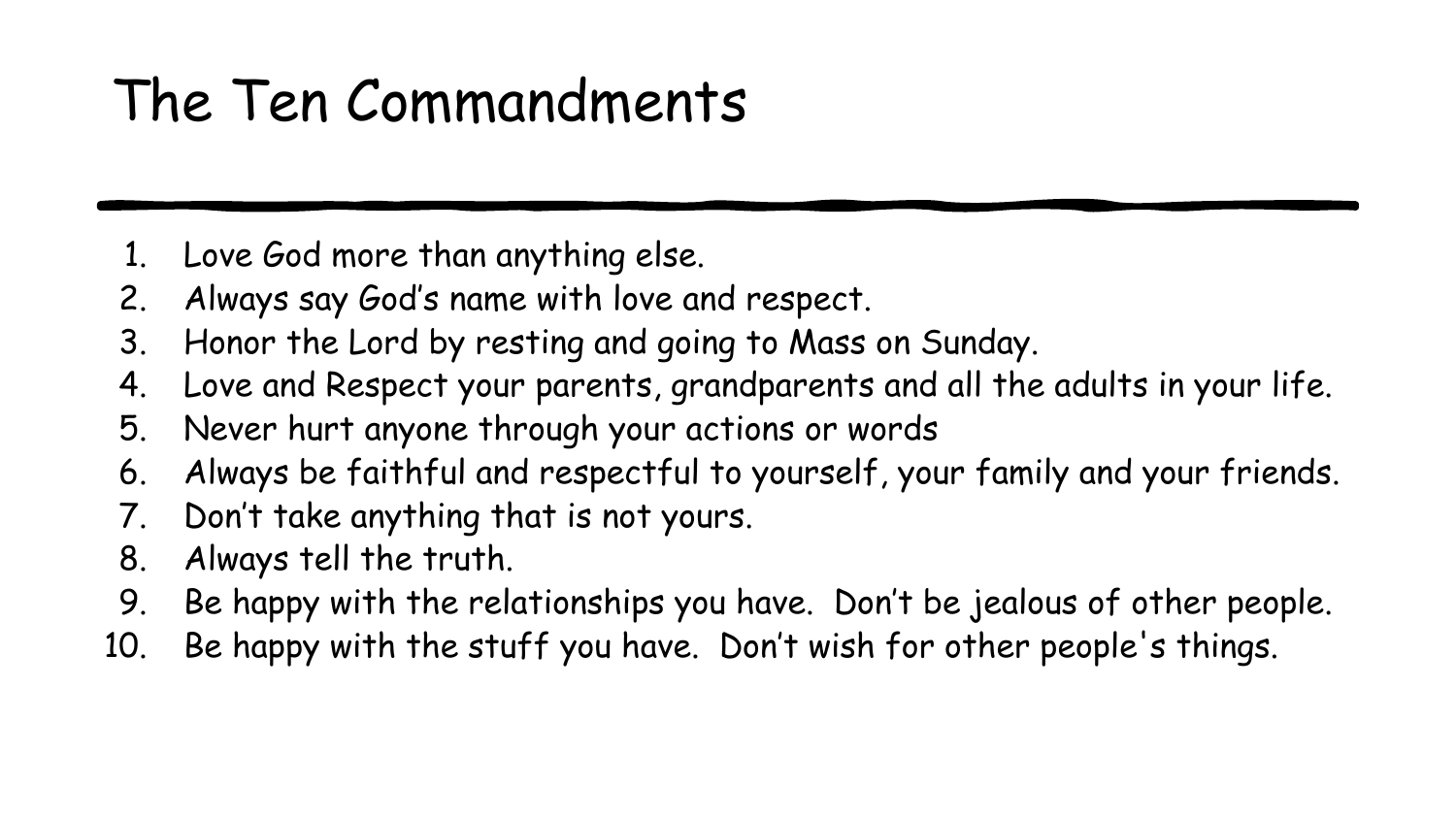## Loving Our Neighbour

When Jesus was asked which of these and the other commandments was the greatest, he responded, "You shall love the Lord your God with all your heart and with all your soul and with all your mind. This is the great and first commandment."

And a second is like it: "You shall love your neighbour as yourself. There is no commandment greater than these"

Sins are against the love of law: of self-giving rather than self-seeking.

Love of God and love of neighbour is the ultimate goal.

This new law God have given us is LOVE, and when we choose not to accept this love, we choose to hurt ourselves, our loving God and our neighbour.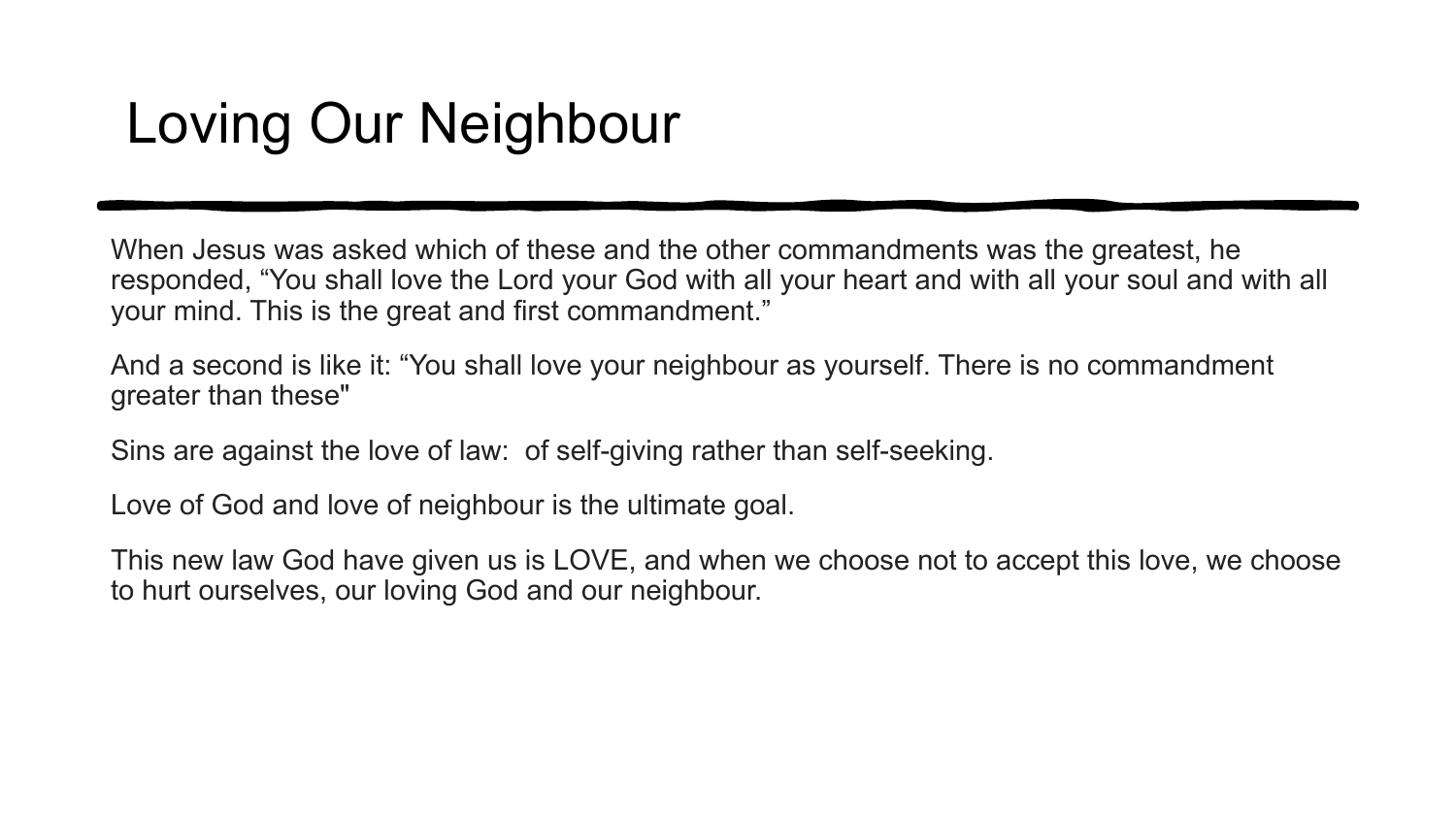## What is Sin?

Sin is when we do things our way instead of God's way. Did you know that God has a certain way he wants us to live? He does, and he gives us the Bible to know how to do it! God gives us the rules (10 Commandments) and our job is to obey them.

Sins can be in our thoughts, as well as our deeds.

The goodness of all in the community strengthens us, but sin hurts and weakens the Body of Christ.

Doing good things like collecting clothing for those who are homeless, serving food to people who are hungry, and visiting those who are sick are all healing actions.

Arguing with a family member, lying, stealing, and cheating are all actions that hurt others.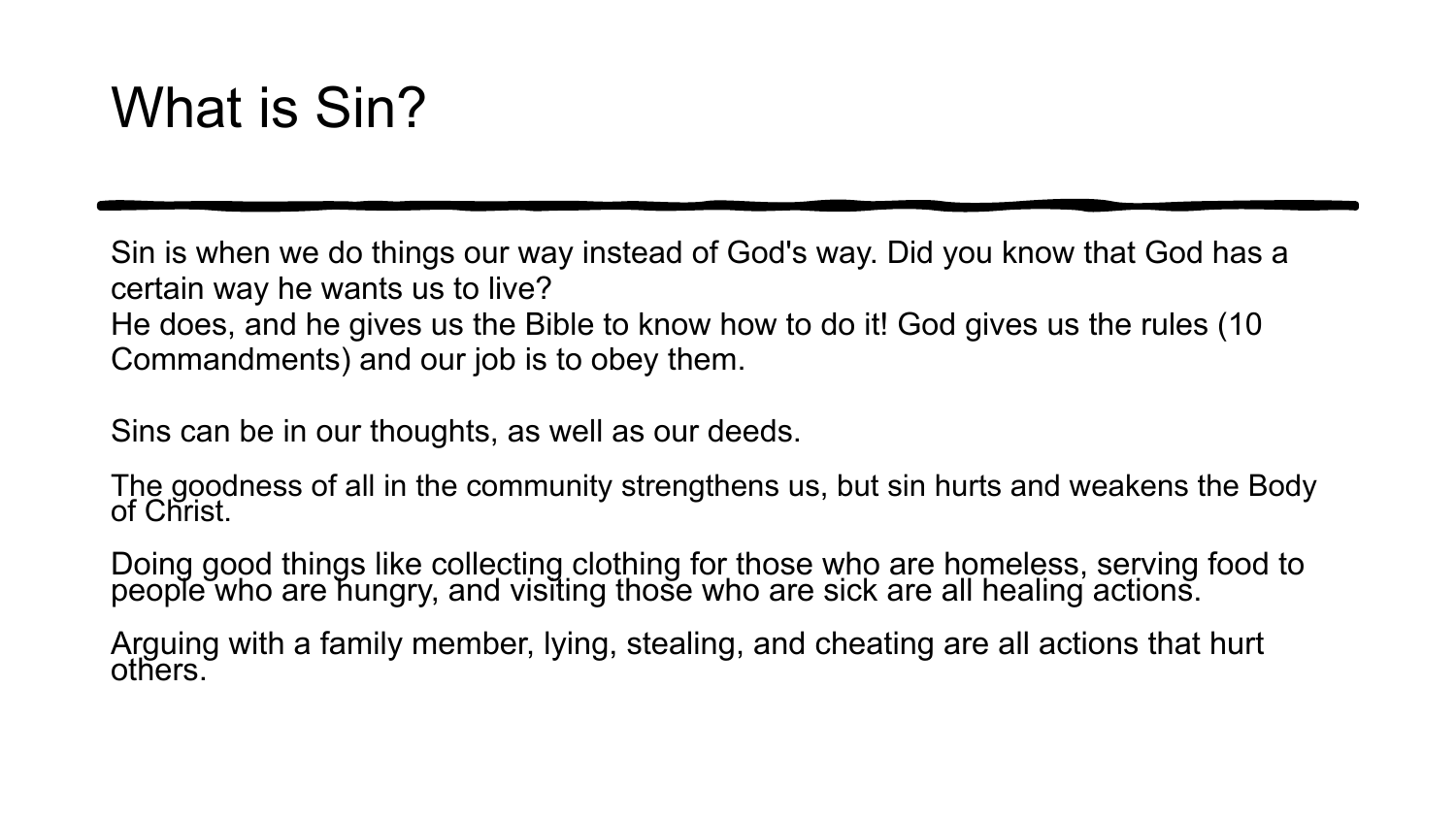#### Where did sin come from?

Original Sin is the sin which corrupts our nature and gives us the tendency to sin.

We inherited Original Sin from Adam and Eve, who believed they could become like God.

They chose to disobey Him, which separated them from God.

Original Sin is washed away when we are baptized.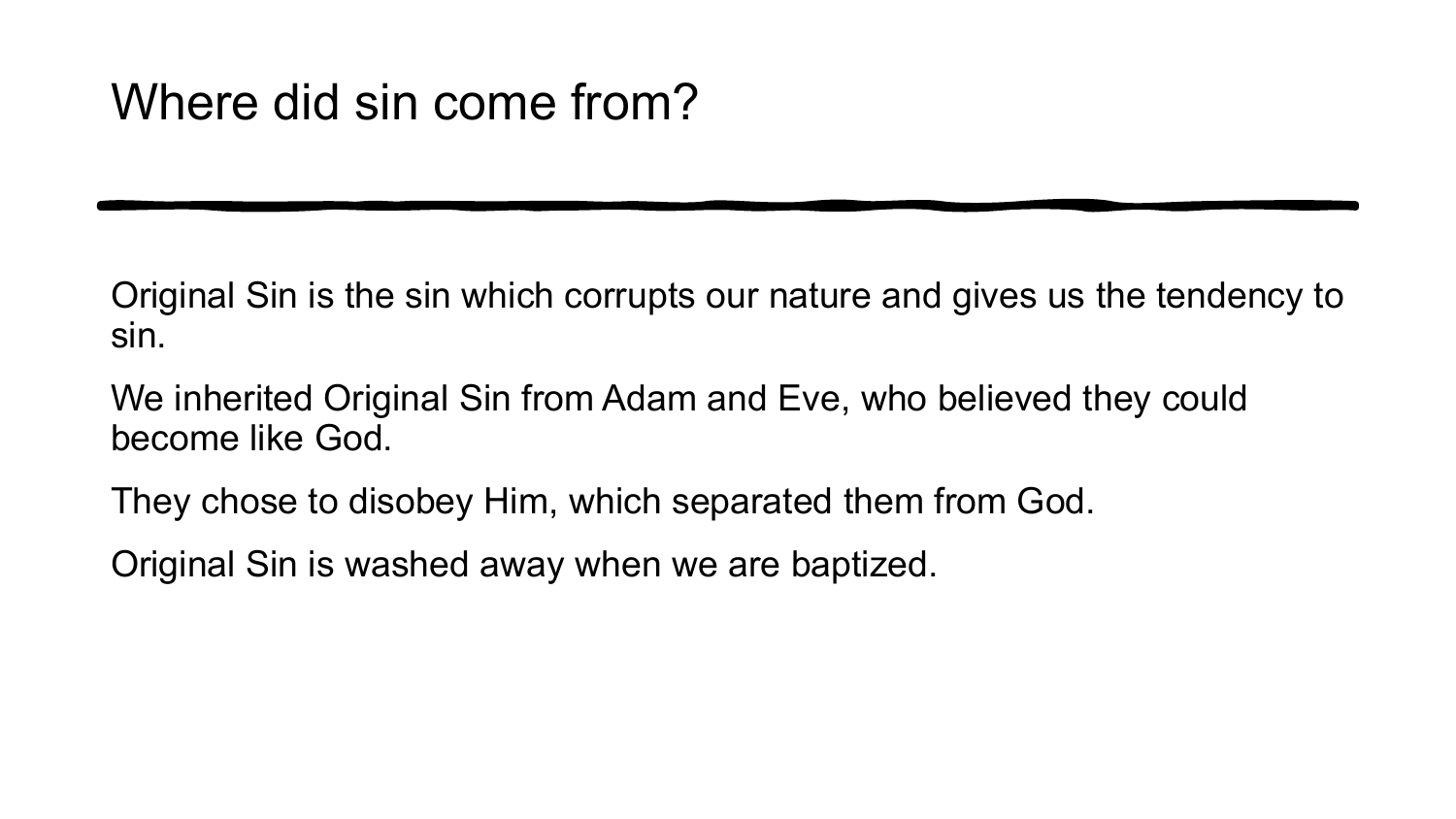#### Breakout Discussion

After watching the following video, we will breakout into our groups.

Father Mike Schmitz - What is sin?

<https://www.youtube.com/watch?v=s3iOar7VIeU>

Group discussion/Questions:

What did you take away from this video?

Did it address any questions/concerns you may have regarding Sacrament of Reconciliation?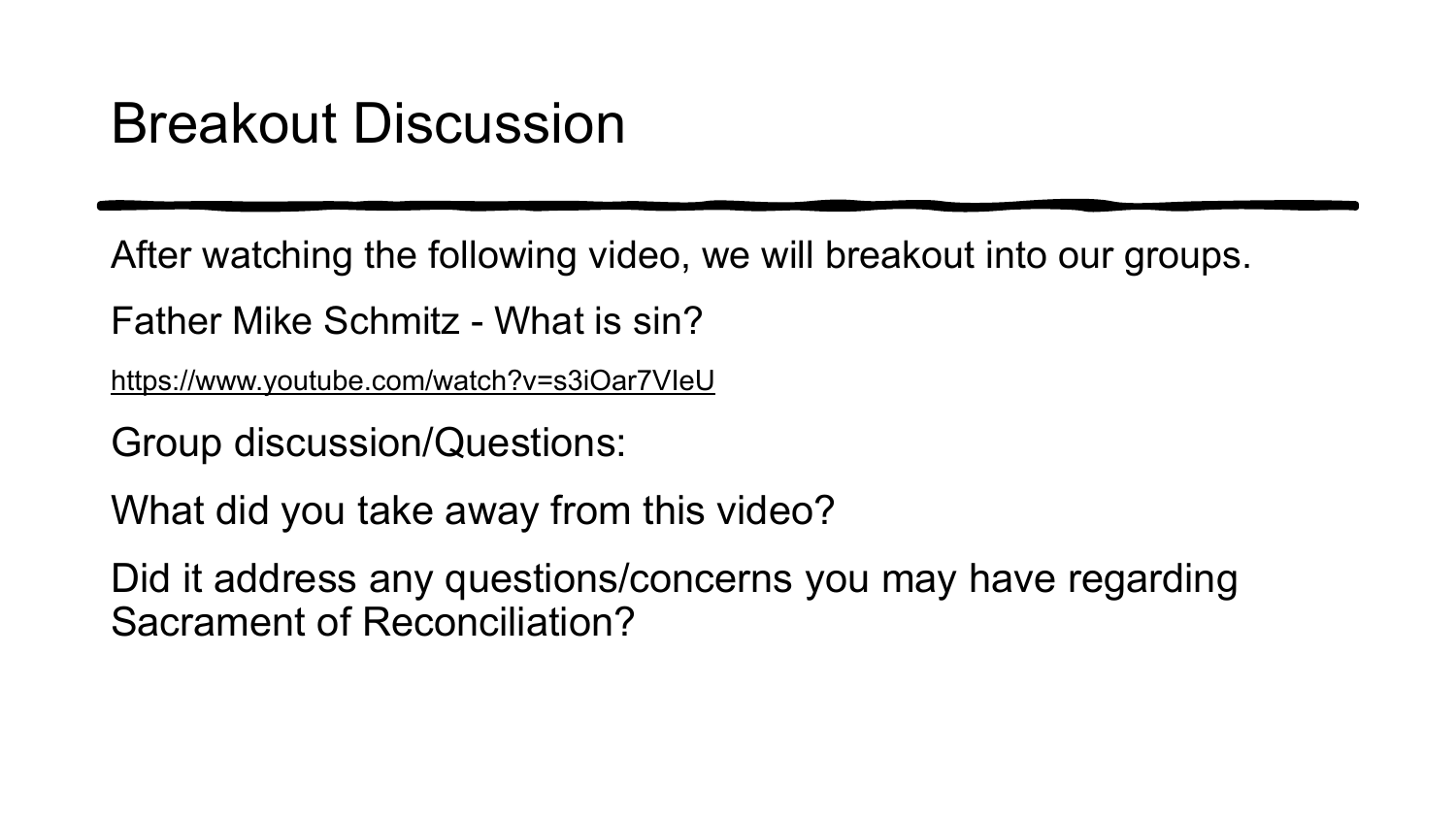## Forgiveness - How many times must I forgive?

God is our loving Father and He wants us to always return to His love and relationship.

It is important to remember that God forgives us each time for any wrong we have done. No matter the sin, or how many times we've repeated it.

The Sacrament of Reconciliation is a wonderful gift that allows us to feel the mercy of God's love. Just the desire to go to confession is God's grace working in our hearts.

It's not easy to forgive someone that has hurt us but we must always try. Jesus says we should forgive people every single time they ask us to.

We need to say sorry to others, if we expect them to say sorry to us.

As is stated in the Lord's Prayer: **and forgive us our trespasses, as we forgive those who trespass against us**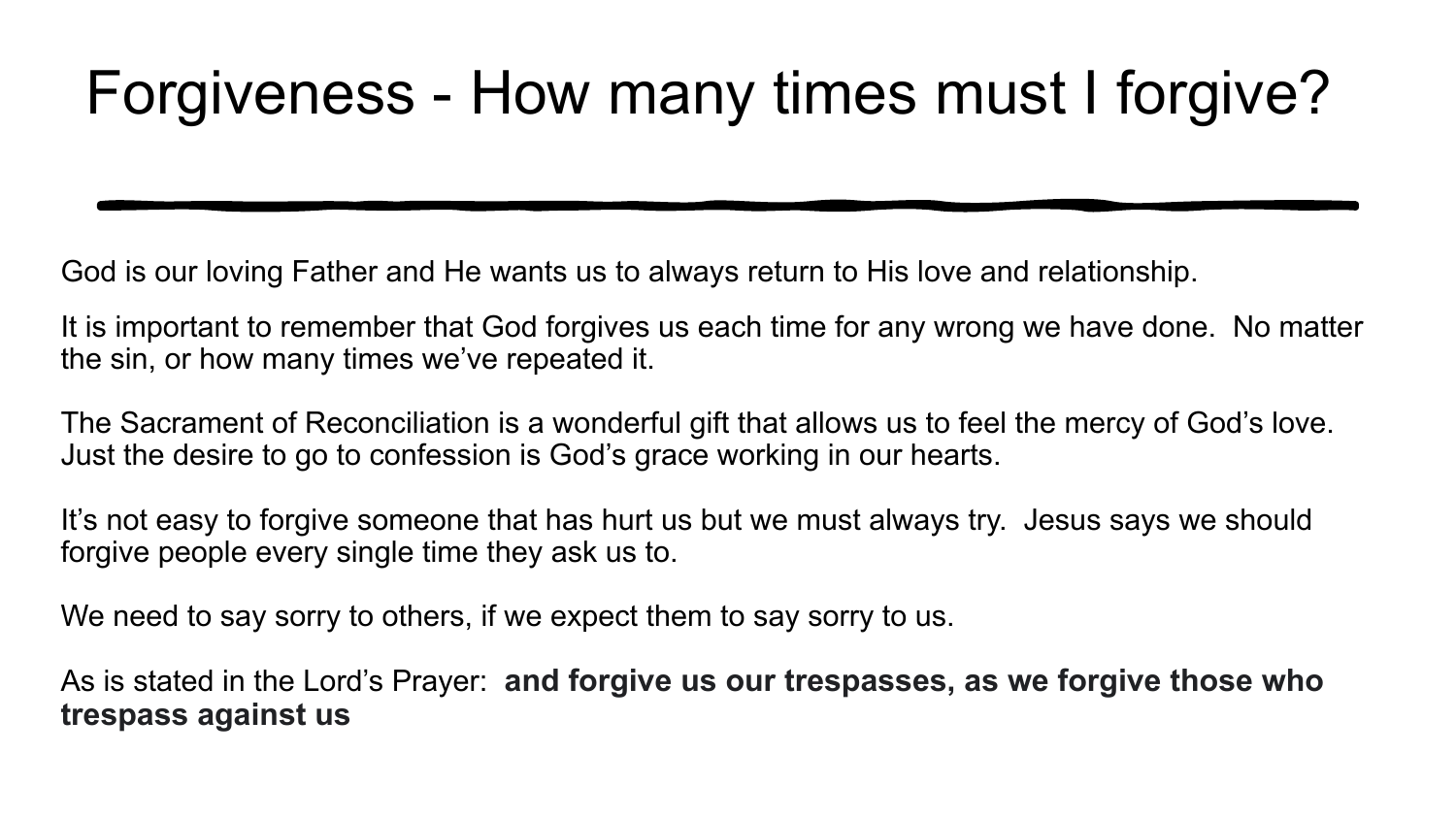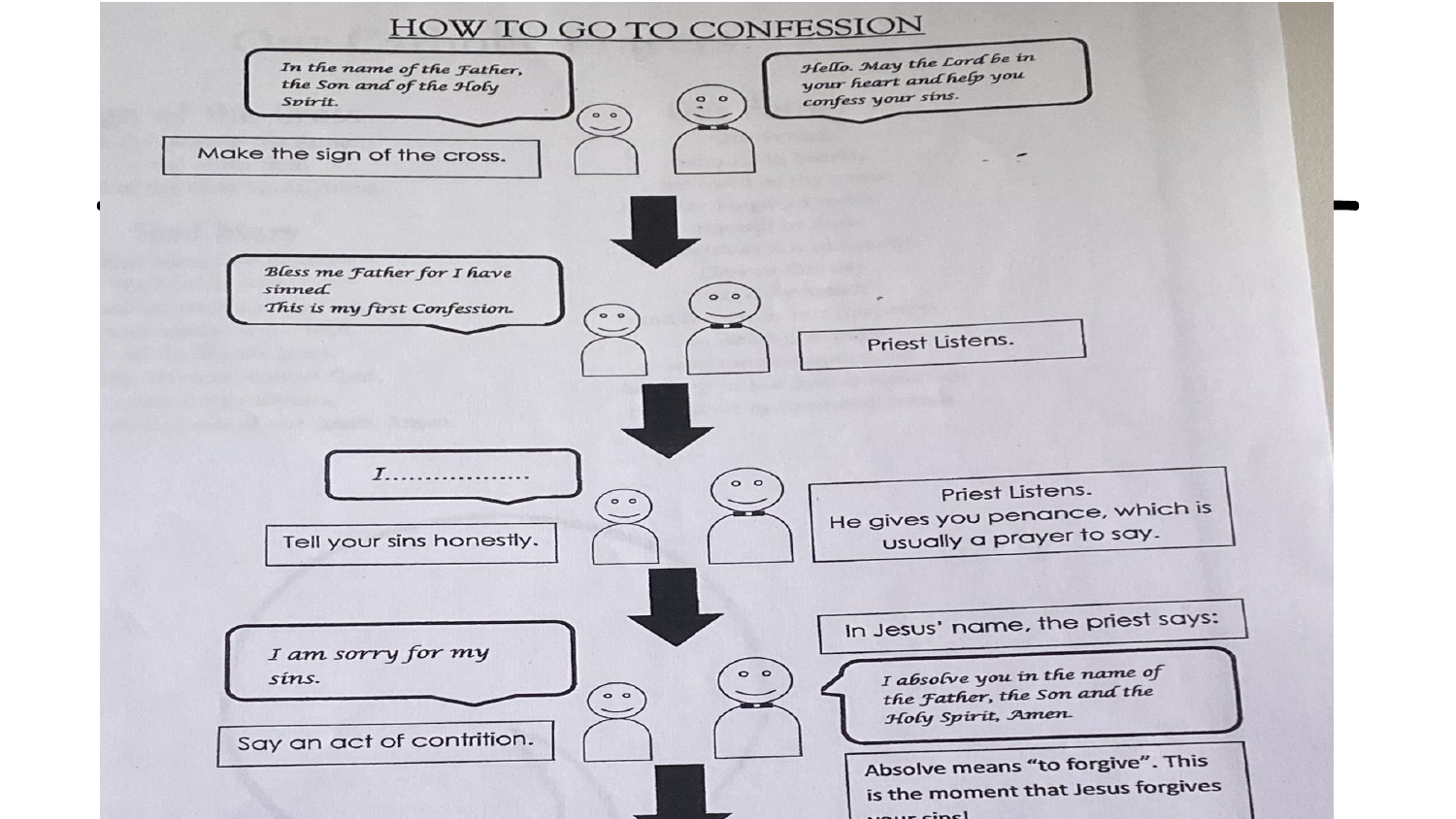# It's Family Time